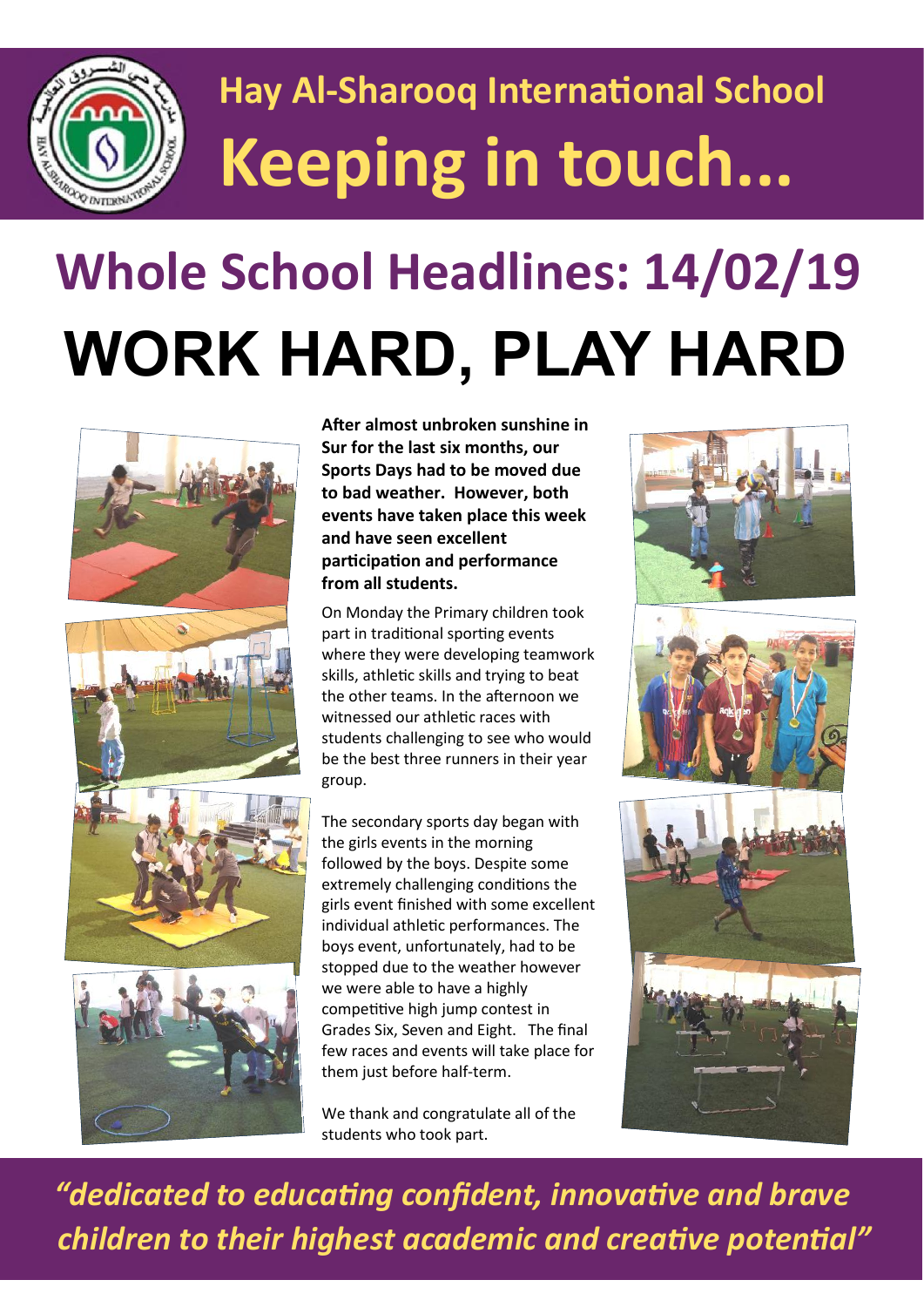

### *confident, innovative and brave*





Our latest development is to the visitor passes all visitors must wear to be identifiable in the School. We have added a bilingual safety card and evacuation route map to all passes. We thanks Ms. Alia of the School in the administration team for her excellent suggestion! **Health, Safety and Environment Update**

#### **GRADE TWELVE EXAM SUCCESS**

**We would like to congratulate our Grade 12 students for the great results they have achieved in semester one.** 

We are sure they must be very happy after putting in so much hard work and dedication. This perseverance has helped them to get through this tough period.

For those who couldn't achieve what they really wished for in semester one, there is always room for improvement. We advise setting targets, aiming high and working with your teachers to maximise your

grades.

We encourage all our students sitting examinations in the summer to work as hard as possible in the short second semester and ensure they aim to top the first semester results.

Well done everyone!



### **STUDENT ENVIRONMENTAL ACTION**



**A partnership has been formed between the newly opened Lulu hypermarket and HASIS in order to address the issue of plastic waste in the environment.**

The School's environmental action group have been engaging with the community, sharing the impact of single-use plastics in our environment and some small changes we could all make to help.

Children from across the school were involved in the project. They spoke with Lulu staff about the need for reducing plastic bag usage,

encouraging everyone to purchase a reusable shopping bag in place of the single use types.

Our hope is that every child becomes aware of these issues and in turn, shares this knowledge with their families to help our community.

Another exciting environmental project coming soon to the School is 'ONE OCEAN' which will involve HASIS, OLNG and KBR. This is a global initiative involving children from many countries, and will expose our students to genuine global environmental problem-solving.